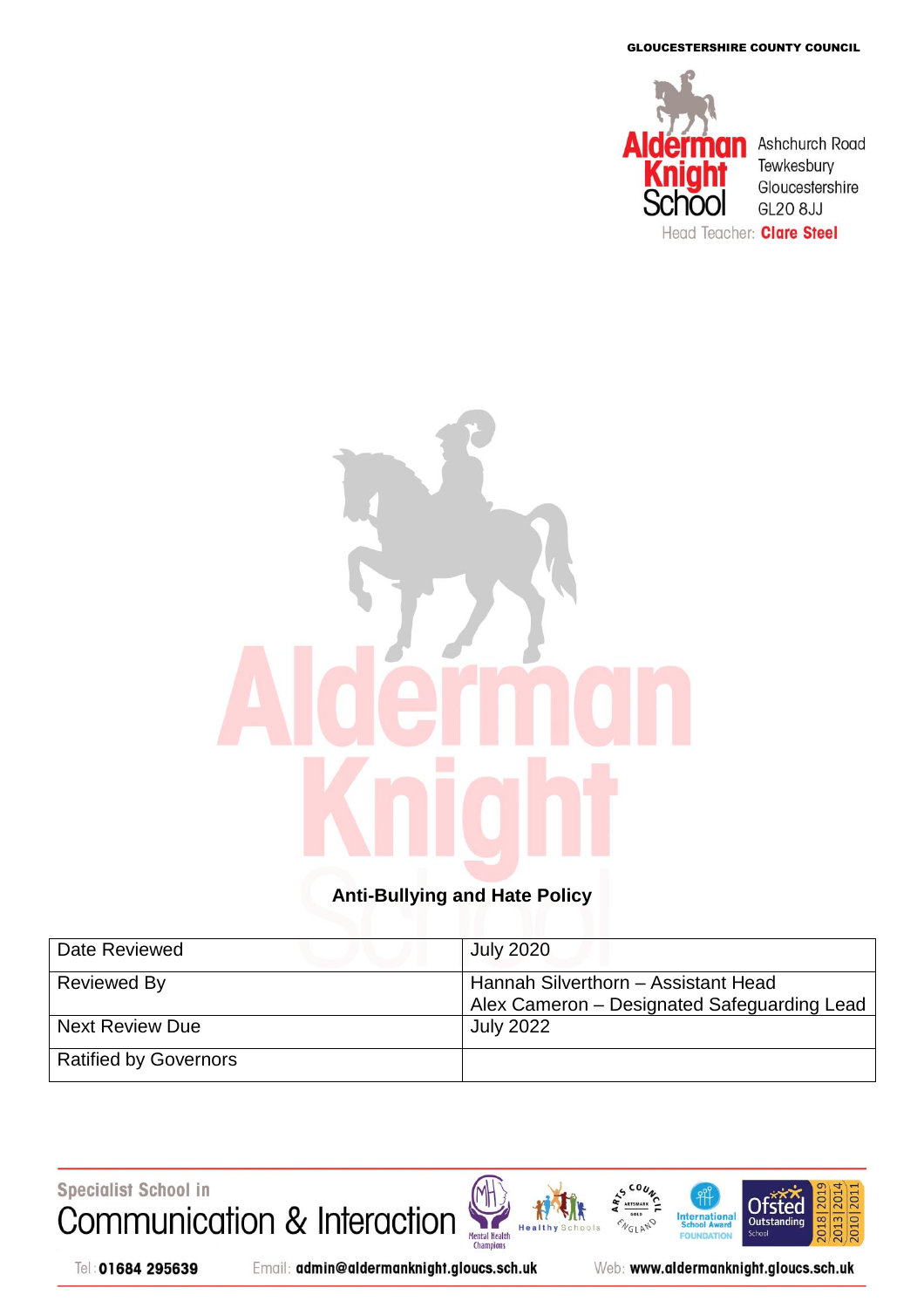### **Context:**

The Equality Act 2010 replaces previous anti-discrimination laws with a single Act. A key provision is the public sector Equality Duty. It replaces the three previous public sector equality duties with 7 categories of age, disability, gender reassignment, pregnancy and maternity, race, religion or belief, sex and sexual orientation. The Act also makes it unlawful for the responsible body of a school to discriminate against, harass or victimise a pupil or potential pupil in relation to admissions, the way it provides education for pupils, provision of pupil access to any benefit, facility or service, or by excluding a pupil or subjecting them to any other detriment. In England and Wales the Act applies to all maintained and independent schools, including Academies and Free Schools, and maintained and non-maintained special schools.

# **Definitions of bullying, hate and Peer-on-peer abuse:**

Bullying is behaviour by an individual or group, repeated over time, that intentionally hurts another individual or group either physically or emotionally. Bullying can take many forms (for instance, cyberbullying via text messages or the internet), and is often motivated by prejudice against particular groups, for example on grounds of disability, mental health, race, Gypsy, Roma and Traveller children, religion, gender, sexual orientation (LGBTQ+), alternative sub-culture or because a child is adopted or has caring responsibilities. It might be motivated by actual differences between children, or perceived differences. Stopping violence and ensuring immediate physical safety is obviously a school's first priority but emotional bullying can be more damaging than physical; teachers and schools have to make their own judgements about each specific case.

Hate in the context of behaviour and attitude has been defined as "Acts of violence, hostility and intimidation directed towards people because of their identity or perceived difference".

Defining these with pupils is an on-going process that is reinforced by all staff, and specifically in PSD lessons and tutor time. Pupils at AKS are taught at age-appropriate times (and according to individual need and understanding) about bullying. For example, pupils will explore the misuse of the word 'gay' and about stereotypes and whether children get picked on for not behaving in 'typical' gender way. Older pupils will explore anti-gay language and whether 'gay' pupils feel safe in school. Children are aware of LGBTQ+ bullying and ways to stop it. At appropriate time for individual pupils and classes, pupils discuss non-traditional family units such as same sex families.

### **Peer-on-peer abuse:**

All staff should be aware that safeguarding issues can manifest themselves via peer on peer abuse, when a child abuses another child. The types of abuse include, but may not be limited to, bullying (including cyberbullying), gender based violence, sexual assaults and harassment, physical abuse or sexting. **Staff should be aware of the implications and ensure that any type of abuse should never be tolerated or passed off as 'banter' or 'just having a laugh'**. Policy and procedures are outlined within the Behaviour Support Policy and Safeguarding Policy with regards to peer on peer abuse.

Bullying/peer on peer abuse can be:

- **Emotional** being unfriendly, excluding, tormenting (e.g. hiding books, threatening gestures)
- **Physical** pushing, kicking, hitting, punching or any use of violence



Tel: 01684 295639

Email: admin@aldermanknight.gloucs.sch.uk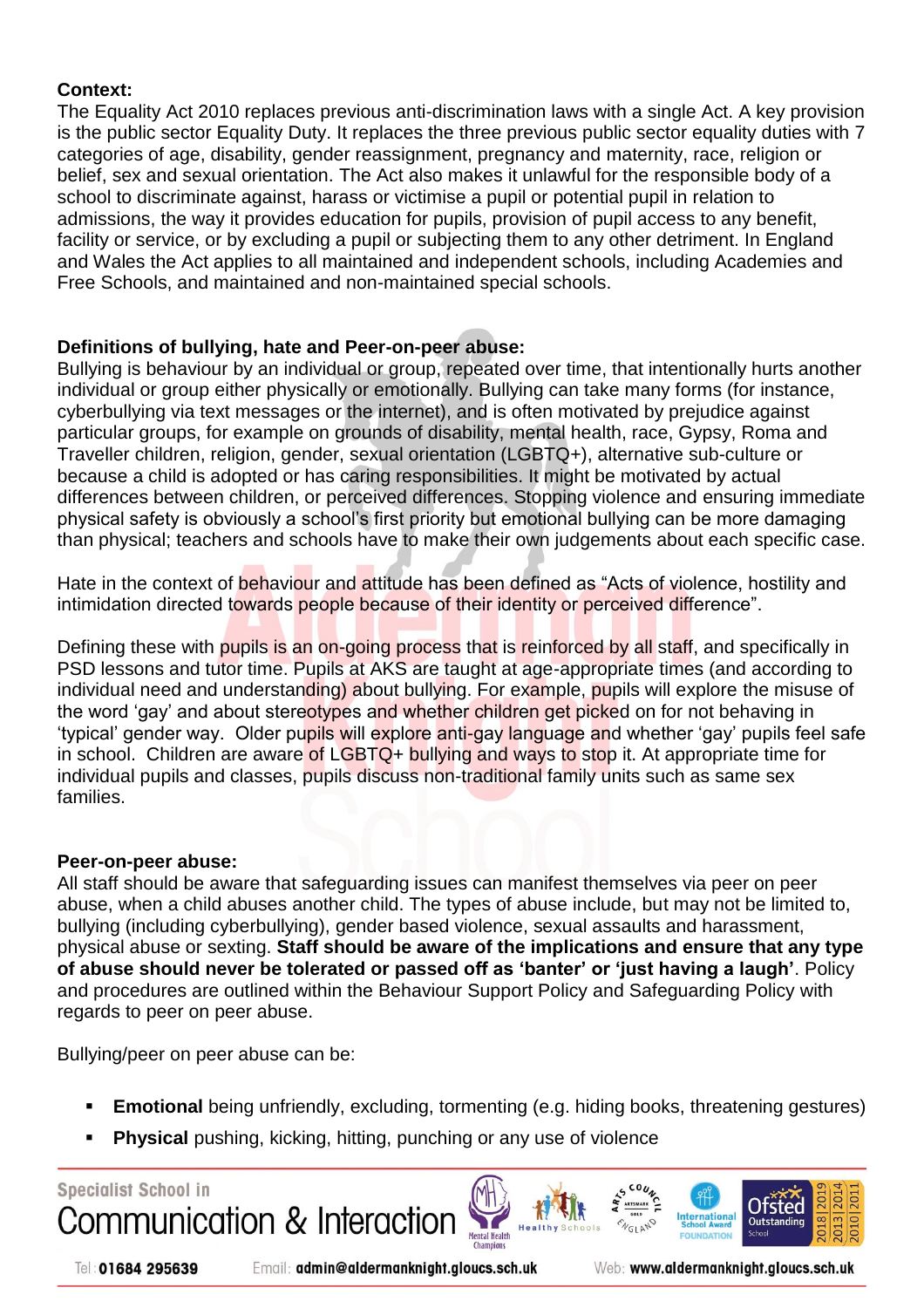- **Racist** racial taunts, graffiti, gestures, name calling
- **Sexual** unwanted physical contact, sexually abusive comments or inciting sexting
- **Homophobic** because of or focussing on the issue of sexuality and/or gender identity (to include LGBTQ+)
- **Verbal** name-calling, sarcasm, spreading rumours, teasing
- **Cyber** all areas of internet, such as email, internet chat room or social media misuse, mobile threats by text messaging & calls, misuse of associated technology i.e. camera & video facilities

### Cyber-bullying:

The rapid development of and widespread access to technology has provided a new medium for 'virtual' bullying, which can occur in or outside school. Cyber-bullying is a different form of bullying and can happen at all times of the day, with a potentially bigger audience, and more accessories as people forward on content at a click.

### **Sexting**

Sexting is when someone shares sexual, naked or semi-naked images or videos of themselves or others, or sends sexually explicit messages.

They can be sent using mobiles, tablets, smartphones, laptops - any device that allows you to share media and messages.

For further information including procedures for responding to a sexting incident please see the Behaviour Support Policy.

### **Statement of Intent**

Alderman Knight School is committed to providing a caring, friendly and safe environment for all of our pupils so they can learn in a relaxed and secure atmosphere. Bullying or hate related incidents of any kind are unacceptable at our school. If these do occur, all pupils should be able to tell and know that incidents will be dealt with promptly and effectively. We are a *TELLING* school. This means that *anyone* who knows that bullying is happening is expected to tell members of staff. Pupils learn best in a safe and calm environment that is free from disruption and in which education is the primary focus.

# **Objectives of this Policy**

- All governors, teaching and non-teaching staff, pupils and parents should have an understanding of what bullying is.
- All governors, teaching and non-teaching staff should know what the school policy is on bullying and hate incidents, and follow it when these are reported.
- All pupils and parents should know what the school policy is, and what they should do if bullying or hate incidents arises.
- As a school we take bullying and hate incidents seriously. Pupils and parents should be assured that they will be supported when incidents are reported.

**Mental Health** 

Neither bullying or hate incidents will be tolerated.

**Specialist School in** Communication & Interaction

Tel: 01684 295639

Email: admin@aldermanknight.gloucs.sch.uk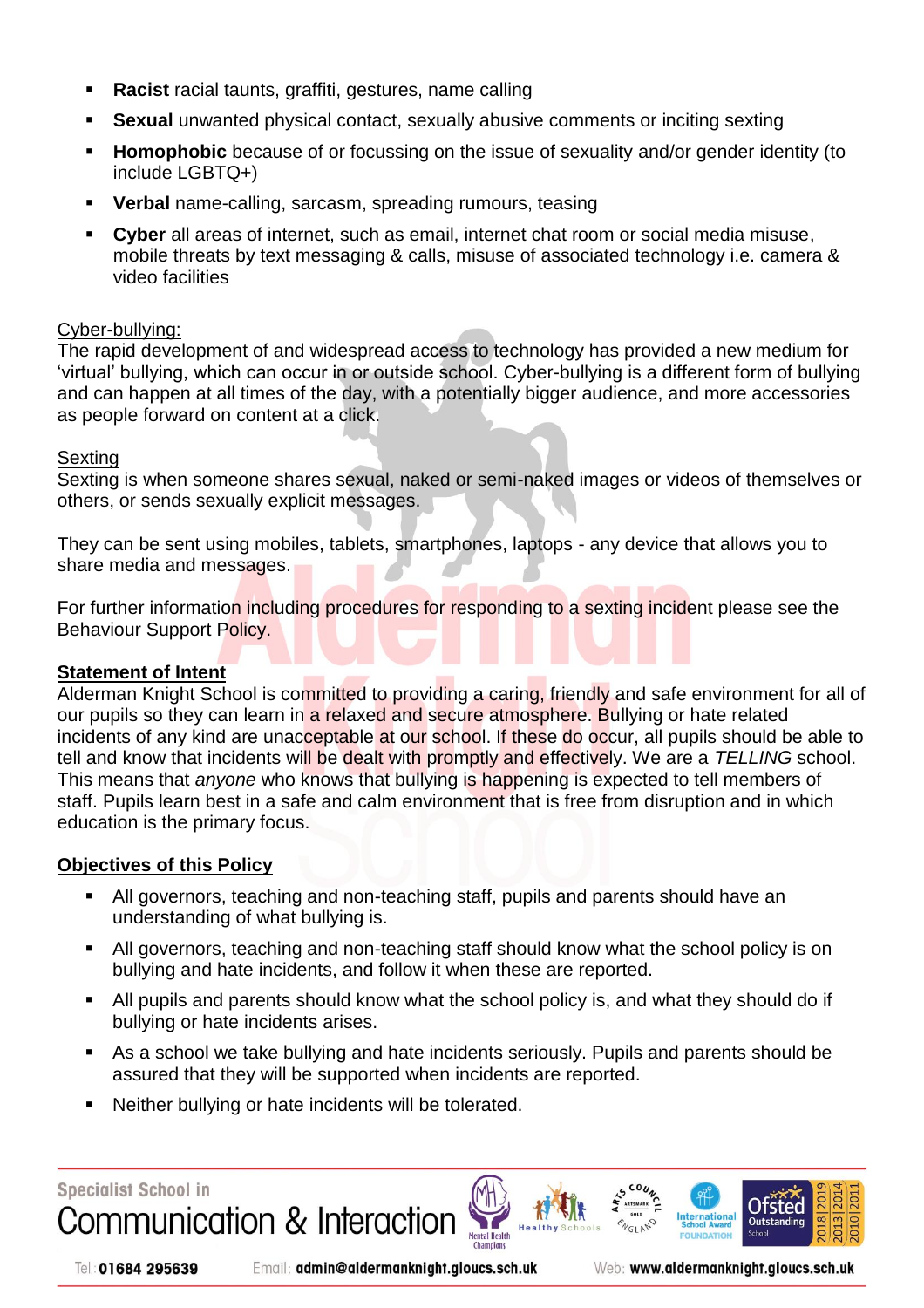# **Signs and Symptoms**

A pupil may indicate by signs or behaviour that they are a victim of bullying or hate related activity. Adults should be aware of these possible signs and that they should investigate if a pupil:

| is frightened of getting to or from school<br>doesn't want to go on their transportation<br>begs to be taken to school<br>changes their usual routine<br>is unwilling to go to school<br>begins to truant<br>becomes withdrawn anxious, or lacking<br>in confidence<br>starts stammering<br>attempts or threatens suicide<br>runs away<br>cries themselves to sleep at night or has<br>nightmares<br>feels ill in the morning<br>begins to do poorly in school work<br>comes home with clothes damaged | has possessions which are damaged or<br>"go missing"<br>asks for money or starts stealing money<br>has monies continually "lost"<br>has unexplained cuts or bruises<br>becomes aggressive, disruptive or<br>unreasonable<br>is bullying other children or siblings<br>stops eating<br>is frightened to say what's wrong<br>gives improbable excuses for any of the<br>above<br>is afraid to use the internet or mobile<br>phone<br>is nervous and jumpy when a cyber<br>message is received |
|--------------------------------------------------------------------------------------------------------------------------------------------------------------------------------------------------------------------------------------------------------------------------------------------------------------------------------------------------------------------------------------------------------------------------------------------------------------------------------------------------------|---------------------------------------------------------------------------------------------------------------------------------------------------------------------------------------------------------------------------------------------------------------------------------------------------------------------------------------------------------------------------------------------------------------------------------------------------------------------------------------------|
|                                                                                                                                                                                                                                                                                                                                                                                                                                                                                                        |                                                                                                                                                                                                                                                                                                                                                                                                                                                                                             |

These signs and behaviours could indicate other problems, but bullying should be considered a possibility and should be investigated.

# **Procedures to respond to incidents of bullying**

1. Report incident to staff.

2. Record to be made by staff of the incident on the Behaviour Manager system.

3. The appropriate sanction will be instigated for the pupil concerned. In serious cases, suspension or even exclusion will be considered.

4. In serious cases parents will be informed and will be asked to come in to a meeting to discuss with a member of SLT.

5. If necessary and appropriate, police will be consulted by SLT.

6. The behaviour or threats of these types of behaviour must be investigated and the incidents stopped quickly.

7. An attempt will be made to help the pupil change their behaviour.

8. The pupil may be asked to genuinely apologise to others involved. Other consequences may take place.

**Mental Health** 

9. If possible, reconciliation will occur between all those involved.

# **Specialist School in**



Tel: 01684 295639

Email: admin@aldermanknight.gloucs.sch.uk